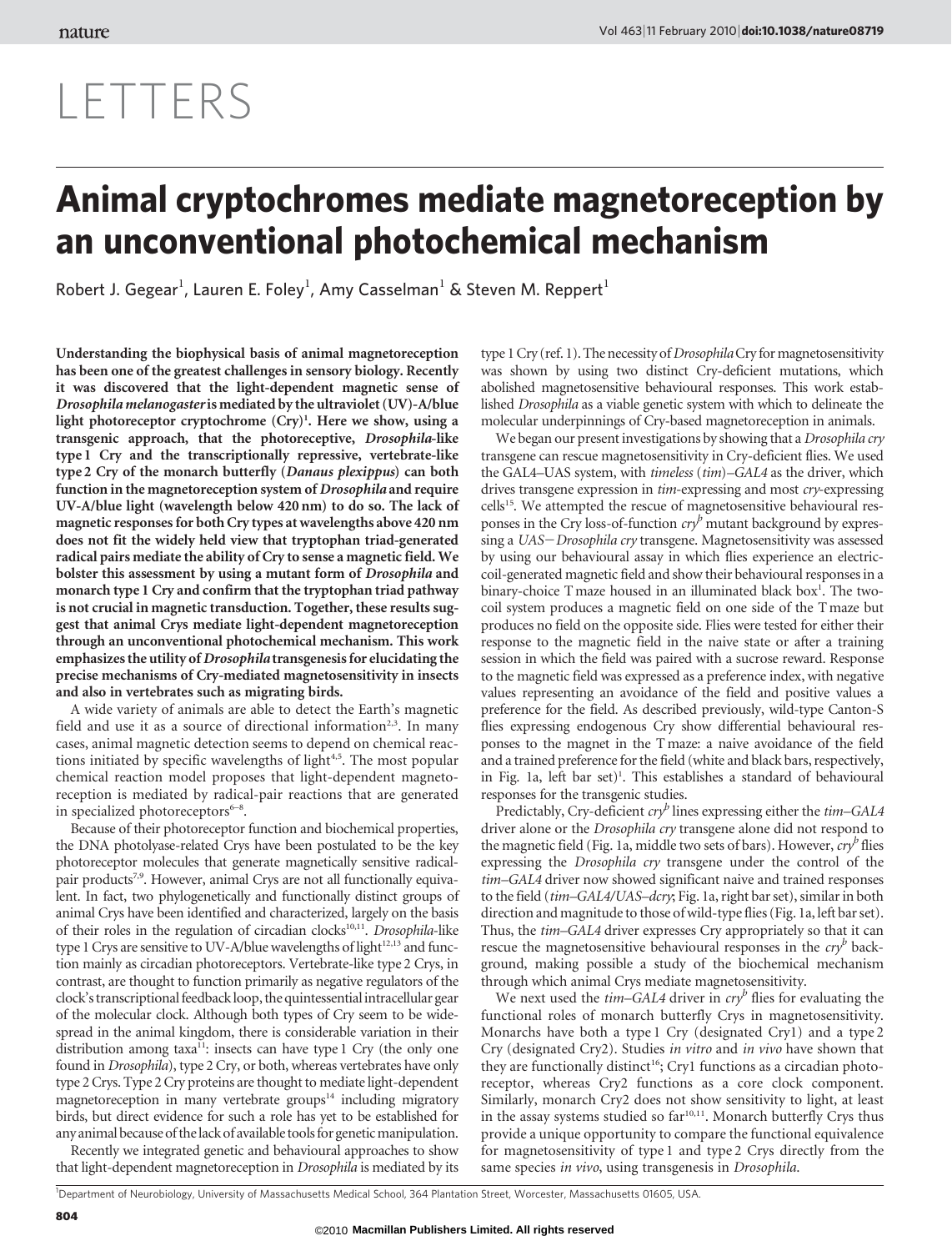A monarch cry1 transgene driven by tim–GAL4 successfully restored both naive and trained responses to the magnetic field in the  $\frac{cr\psi}{}$  background (tim–GAL4/UAS–dpcry1; Fig. 1b). Furthermore, we showed that monarch Cry1 rescues magnetosensitivity in a wavelength-dependent manner (Fig. 1c, d). Similarly to *Drosophila* Cry (ref. 1), monarch Cry1rescued flies showed significant naive and trained responses to a magnetic field under full-spectrum light (about 300–700 nm) and under UV-A/blue light (less than 420 nm), but the behavioural responses were abolished when only long-wavelength light (more than 420 nm) was available. Thus, at the intensities used, light in the UV-A/blue range is both necessary and sufficient for monarch Cry1 to function in the



Figure 1 <sup>|</sup> Type 1 Crys rescue light-dependent magnetoreception in Crydeficient flies. a, A tim-GAL4-driven Drosophila transgene (tim-GAL4/ UAS–dcry) rescues magnetic responses in  $\frac{c}{y}$  flies, in a similar manner to the responses of wild-type Canton-S flies, whereas  $tim-GAL4/+$  or  $UAS$ – $d$ cry/+ alone does not. Bars show preference index values for naive (white) and trained (black) groups. Numbers represent the sizes of groups tested. Asterisk,  $P < 0.05$ ; three asterisks,  $P < 0.001$ . Genotypes in parentheses: tim–GAL4/+ (y w; tim–GAL4/+; cry<sup>b</sup>), UAS–dcry/+ (y w; UAS–mycdcry/+; cry<sup>b</sup>) and tim–GAL4/UAS–dcry (y w; tim–GAL4/ UAS-mycdcry; cry<sup>b</sup>). **b**, A tim-GAL4-driven monarch  $(dp)$ cry1 transgene (tim–GAL4/ UAS–dpcry1) rescues magnetic responses in  $\textit{cry}^b$  flies, whereas  $tim-GAL4/+$  or  $UAS-dpcrv1/+$  alone does not. Bars show preference index values for naive (white) and trained (black) groups. Two asterisks,  $P < 0.01$ . Genotypes in parentheses:  $tim-GAL4/+(y w; tim-GAL4/+, cry^b)$ , UAS- $\frac{dp}{dy}$  (y w; UAS-mycdpCry1#15b/+; cry<sup>b</sup>) and tim-GAL4/ UAS-dpcry1 (y w; tim-GAL4/UAS-mycdpCry1#15b; cryb). c, Irradiance curves for different light conditions: left, full spectrum; middle, above 420 nm; right, below 420 nm. Light measurements were taken from inside the training tube and test tube. The full-spectrum and above-420-nm irradiance curves were reported previously<sup>1</sup>. **d**, Wavelength dependence of magnetic responses is rescued by monarch (dp)Cry1 (y w; tim-GAL4/ UAS-mycdpCry1#15b; cry<sup>b</sup>). The full-spectrum data are the same as in b. Bars show preference index values for naive (white) and trained (black) groups. Asterisk,  $P < 0.05$ ; two asterisks,  $P < 0.01$ . Values in a, b and d are means  $\pm$  s.e.m.

Drosophila magnetoreception system. Taken together, these results indicate that type 1 Crys have a key function in the magnetic transduction pathway of Drosophila and provide evidence for the functional equivalence of type 1 Crys in magnetoreception across insect species.

A monarch cry2 transgene driven by tim–GAL4 also successfully restored both naive and trained responses to the magnet in the  $cry^b$  background (tim–GAL4/UAS–dpcry2; Fig. 2a) and did so in a wavelength-dependent manner similar to that of the monarch cry1 transgene (Fig. 2b). The reliance of monarch Cry2-induced magnetosensitivity on UV-A/blue light is consistent with the predicted spectral sensitivities of chicken type 2 Crys, as measured from the embryonic iris  $ex$  vivo<sup>17</sup>. These genetic data show that a type 2 Cry can function in a light-dependent behavioural response; another transgenic study has suggested a light-induced proteolytic response for a type 2 protein<sup>18</sup>. The light dependence of magnetosensitivity in flies expressing monarch *cry1* or *cry2* transgenes suggests that both proteins undergo the photochemical reactions necessary for magnetic sensing.

The widely held radical-pair model for Cry-mediated magnetoreception is derived from the biochemical reactions proposed for the photocycle of plant Crys (ref. 6). In this model, magnetically sensitive radical-pair products are generated when the fully oxidized FAD chromophore is photoreduced through a sequence of intraprotein electron transfers along a chain of three tryptophan residues; these three residues are conserved in photolyases and Crys (the so-called 'Trp triad'; Supplementary Fig. 1)<sup>6</sup>. It is well established that blue light in the 450-nm range is sufficient for the photoreduction of oxidized flavin and the generation of Trp-triad-mediated radicals<sup>6,12,18-20</sup>. The lack of a magnetic response for both type 1 and type 2 Crys under light at wavelengths above 420 nm suggests that neither type signals through the photoreduction of oxidized flavin. The results further imply that the photoactivation of either Cry type for magnetosensing does not depend on the presence of Trp-triad-mediated radical pairs.

We directly tested whether the Trp triad pathway is necessary for Crymediated magnetoreception by mutating the terminal tryptophan to phenylalanine in Drosophila Cry (W342F; two independent UAS lines) and also in monarch Cry1 (W328F; three independent lines) and monarch Cry2 (W345F; two independent lines). Magnetosensitivity was then assessed in  $\frac{c}{y}$  flies expressing each of the Trp-mutated Crys as UAS transgenes under control of the tim–GAL4 driver. These mutations were chosen because previous biochemical studies had



Figure 2 <sup>|</sup> Monarch type 2 Cry rescues light-dependent magnetosensivity in Cry-deficient flies. a, A tim–GAL4 driven monarch  $(dp)$ cry2 transgene (tim–GAL4/ UAS–dpcry2) rescues magnetic responses in  $\frac{c}{v}$  flies, whereas UAS- $dpcry2/+$  alone does not. The  $tim-GAL4/+$  data are replotted from Fig. 1b. Bars show preference index values for naive (white) and trained (black) groups. Numbers represent the sizes of groups tested. Asterisk,  $P < 0.05$ . Genotypes in parentheses: tim–GAL4/+ (y w; tim–GAL4/+; cry<sup>b</sup>), UAS-dpcry2/+  $(y w; UAS-mycdpCry2#125a/$ +; cry<sup>b</sup>) and tim-GAL4/ UAS-dpcry2 (y w; tim-GAL4/UAS-mycdpCry2#125a; cryb). b, Wavelength dependence of magnetic responses is rescued by monarch  $(dp)Cry2$  (y w;  $tim-GAL4/UAS-mycdpCry2#125a; cry<sup>b</sup>)$ . The full-spectrum data are the same as in a. Bars show preference index values for naive (white) and trained (black) groups. Asterisk,  $P < 0.05$ . Values in both panels are means  $\pm$  s.e.m.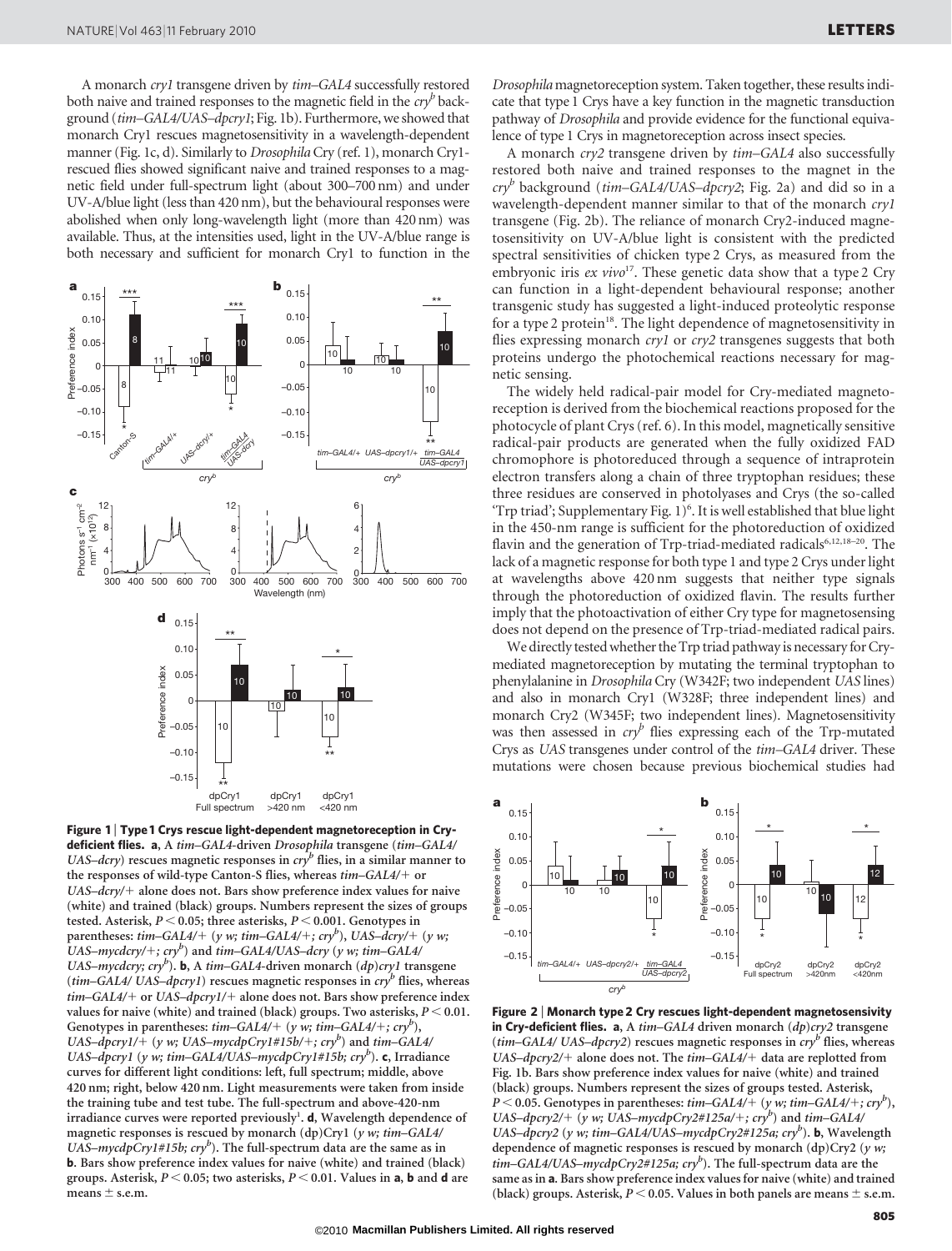shown that mutating this tryptophan residue identically in Drosophila Cry and in monarch Cry1 blocks the photoreduction of oxidized FAD in vitro $12,20$ , thus preventing the generation of Trp-triad-mediated radical-pair products. No such biochemical data exist for any type 2 Cry.

Mutating the terminal tryptophan in Drosophila Cry and monarch Cry1 did not affect the ability of transgenic flies to respond to the magnetic field, because lines of both tim–GAL4/UAS–dcryW342F and tim–GAL4/UAS–dpcry1W328F flies showed appropriate, significant naive and trained responses in the  $\langle cv \rangle^b$  background (Fig. 3a, b), as expected based on the lack of magnetic sensing under light above 420 nm. The Trp triad is important but not essential for Drosophila Cry to function in the circadian system, because the Trp mutant trangenes modestly rescued circadian photoreceptive responses in  $\frac{cr}{\nu}$ flies (Supplementary Fig. 2). Although other ways of generating radical pairs in Cry have been proposed, for example through superoxides, all described radical-pair mechanisms depend on a functional Trp triad6,21,22. Radical pairs generated through those mechanisms are therefore not necessary for magnetoreception through type 1 Crys.

Another possibility is that there are light-sensitive biochemical reactions for magnetosensing that involve type 1 Crys but do not



Figure 3 <sup>|</sup> Effects of terminal tryptophan mutations on type 1 and type 2 Cry-mediated magnetosensitivity. a, The Drosophila CryW342F mutation rescues magnetosensitive responses. Two mutant lines (111a and 132a) of  $y$ w; tim–GAL4/UAS–dcryW342F; cry<sup>b</sup> were tested. Bars show preference index values for naive (white) and trained (black) groups. Numbers represent the sizes of groups tested. Asterisk,  $P < 0.05$ ; two asterisks,  $P < 0.01$ . b, The monarch Cry1W328F mutation rescues magnetosensitive responses. Three mutant lines (126a, 109a and 18a) of y w; tim–GAL4/UAS–dpcry1W328F;  $\frac{cry^b}{cry^b}$  were tested. Bars show preference index values for naive (white) and trained (black) groups. Asterisk,  $P < 0.05$ ; two asterisks,  $P < 0.01$ ; three asterisks,  $P < 0.001$ . c, The monarch Cry2W345F mutation does not rescue magnetosensitive responses. Two mutant lines (130a and 131) of  $\gamma$  w; tim–GAL4/ UAS– $dpcry2W345F; cry^b$  were tested. Bars show preference index of the naive (white) and trained (black) groups. For  $a-c$ , none of the UAS–trp mutant/ $+$  lines (without driver) restored magnetosensitive behavioural responses (data not shown). Values in  $a-c$  are means  $\pm$  s.e.m. All Cry mutations were sequenced and confirmed from all of the different transgenic lines used. d, Cry2W345F still inhibits Clock:Cycle-mediated transcription in Schneider 2 cells. Top: the dpPerEp reporter (20 ng) was tested in the presence  $(+)$  or absence  $(-)$  of dpClk/dpCyc expression plasmids (10 ng each); wild-type dpCry2 (20, 50 and 100 ng) or  $dpCry2W345F (20, 50 and 100 ng) was used<sup>10,11</sup>. Luciferase activity was$ computed relative to  $\beta$ -galactosidase activity. Values are means  $\pm$  s.e.m. for three independent experiments. Bottom: representative western blot of Cry2 (dpCry2 or dpCry2W345F) and tubulin expression.

require a functional Trp triad, such as those that may occur in a photolyase-like photocycle<sup>12,20</sup>. In this photocycle, UV-A/blue light (below 420 nm) induces reduced flavin to initiate electron transfer to an unknown substrate that generates a radical and initiates the signal; back transfer turns off the signal<sup>23</sup>. Whether this photocycle could generate radical pairs appropriate for magnetoreception merits consideration.

Magnetosensitivity was not restored in either of the two transgenic lines expressing the monarch Cry2 Trp mutation (tim–GAL4/UAS– *dpcry2W345F*) in the *cry*<sup>*b*</sup> background (Fig. 3c), even though protein expression was stable (Supplemental Fig. 3). The Trp-mutated Cry2 did alter the ability of the protein to function as a transcriptional repressor, although the mutant protein could still repress Clock:Cycle-mediated transcription in a dose-dependent manner in cell culture (Fig. 3d). Because monarch Cry2 cannot rescue magnetic sensing under light above 420 nm (Fig. 2b), the lack of a magnetic response in Cry2 Trp mutant flies under full-spectrum light is unlikely to be caused by the absence of radical pairs generated through the Trp-triad pathway. Rather, the Cry2 Trp mutation may have caused a non-specific effect on magnetosensing function as a result of protein misfolding. Thus, Cry2 may use a photochemical mechanism common to both type 1 and type 2 Cry, such as the photolyase-like photocycle mentioned above. Alternatively, Cry2 could use a photochemical mechanism that is dependent on the terminal Trp but is independent of Trp-triad-generated radical pairs.

A recent report described a Cry-mediated effect of magnetic fields on circadian period in Drosophila studied under constant light<sup>24</sup>. In the circadian system of Drosophila, Cry interacts with the key clock protein Timeless (Tim) in a light-dependent manner, leading to its degradation and subsequent effects on circadian period<sup>25</sup>. Thus, this reported light-induced magnetosensitive effect of Cry on circadian period is dependent on its interaction with Tim. The behavioural responses to a magnetic field in the present study do not depend on Tim; Tim-deficient  $tim<sup>0</sup>$  mutant flies showed robust naive and trained responses to the magnetic field in the T maze (Fig. 4).

Our  $\text{tim}^0$  results also show that light-dependent magnetoreception through type 1 Crys is not mediated through photochemical interactions between Cry and Tim. In addition, other core clock proteins are not likely to be involved in magnetoreception. Indeed, flies deficient in the essential clockwork transcription factor Cycle (homozygous  $cyc^0$  mutant flies<sup>26</sup>) also showed a strong response to the magnetic field (Fig. 4), and we have shown previously that disrupting the molecular clock under constant light conditions does not affect magnetosensitivity in wild-type Canton-S flies<sup>1</sup>.



Figure 4 <sup>|</sup> The clock proteins Tim and Cyc are not required for Drosophila magnetoreception. Naive and trained responses to a magnetic field are not impaired in either Tim-deficient  $tim^0$  mutant flies or Cyc-deficient  $cyc^0$  flies. Bars show preference index values for naive (white) and trained (black) groups. Numbers in bars represent the sizes of groups tested. Values are means  $\pm$  s.e.m. Asterisk,  $P \le 0.05$ ; two asterisks,  $P \le 0.01$ ; four asterisks,  $P < 0.0001$ .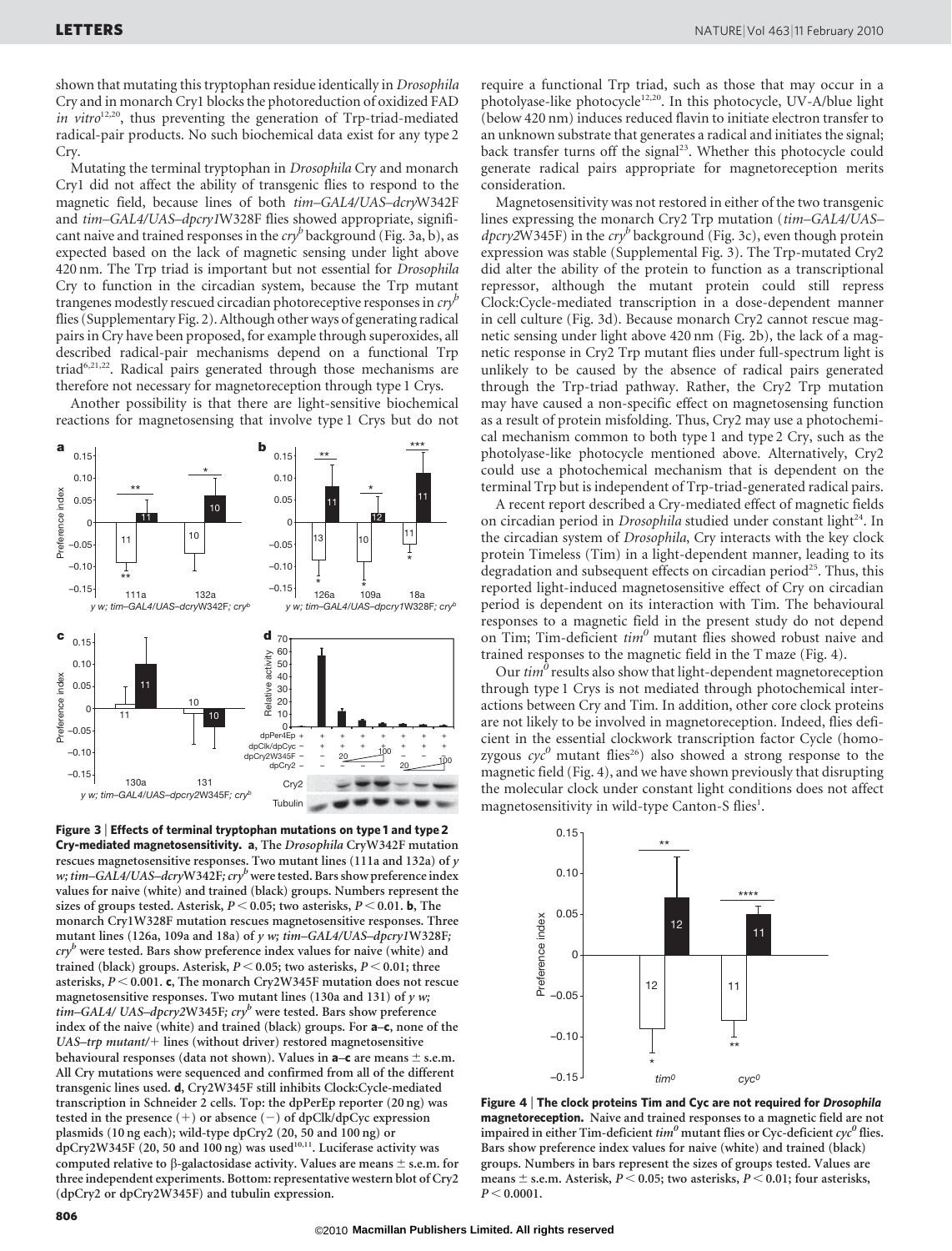Our results advance the field of magnetoreception in animals by indicating that both type 1 and type 2 Crys can function in magnetosensitive responses without generating radical pairs through the Trp triad, which is widely thought to be the critical element of a Cry-based magnetoreception mechanism<sup>6,7,9</sup>. The future challenge will be to understand more precisely how magnetosensitive chemical reactions are actually generated, and to determine how, once generated, they are transduced into neural signals that lead to behavioural responses. A recent study has suggested that light-activated Drosophila Cry can directly modulate ion channel activity in fly brain, independently of its light effects on the molecular clock mechanism<sup>27</sup>. Although more work is needed to address the mechanistic details of this possibility, it is one way in which magnetosensitive Cry of either type could transduce directional information to the brain for behavioural responses.

Our research into animal magnetoreception was initiated on the idea that monarch butterflies, like other long-distance migrants, use several navigational strategies, including magnetoreception<sup>28</sup>. Indeed, our transgenic results now show that both types of monarch Cry protein have the molecular capacity to transduce magnetic information, and the search is now onfor a light-sensitive behavioural correlate of magnetosensitivity in migrating monarchs. This study highlights how the unique biology of monarch butterflies continues to advance our understanding of general biological principles.

#### METHODS SUMMARY

Fly stocks were raised on standard cornmeal/agar medium at 25  $^{\circ}$ C and 60% relative humidity under a 12 h light:12 h dark cycle. The  $\it{cry}^b$ , UAS– $\it{dcry}$  (UAS– mycdcry),  $\lim^0$  and cyc<sup>0</sup> lines were a gift from P. Emery. The generation of UAS– dpcry1 (UAS–mycdpCry1#15b) and UAS–dpcry2 (UAS–mycdpCry2#125a) lines were described previously<sup>16</sup>. The  $tim-GAL4$  ( $tim-GAL4/CyO<sup>29</sup>$ ) driver line was used for all *Drosophila* and monarch transgene expression in  $\frac{c}{v}$  flies. The apparatus and behavioural assay used to test for magnetosensitivity in flies has been described<sup>1</sup>. The apparatus consisted of a choice chamber and an illuminated black box containing the two-coil system connected to an adjustable directcurrent power supply. The two-coil system permits the production of a magnetic field on one side while producing no field on the opposite side, and alternation of the field between sides. Coils were positioned at  $45^{\circ}$  to the horizontal. We adjusted the power supply so that the magnetic field intensity ranged from 0.1 G ( $10^{-5}$  T) at the tube entrance to 5 G ( $5 \times 10^{-4}$  T) at the end of the tube. For each population of flies tested (100–150 individuals) we calculated a preference index value from the following equation:  $(P_m - 0.5)/[(P_m + 0.5) - (P_m)]$ , where  $P_m$  is the proportion of flies on the magnetic field side of the T maze. To test whether flies responded to the experimental magnetic field, we used either a Student's t-test to compare preference index values between trained and naive groups or a onesample *t*-test to compare preference index values with zero (that is, preference index value expected with no response to the magnetic field).

Full Methods and any associated references are available in the online version of the paper at<www.nature.com/nature>.

#### Received 12 August; accepted 1 December 2009. Published online 24 January 2010.

- 1. Gegear, R. J., Casselman, A., Waddell, S. & Reppert, S. M. Cryptochrome mediates light-dependent magnetosensitivity in Drosophila. Nature 454, 1014-1018 (2008).
- 2. Wiltschko, W. & Wiltschko, R. Magnetic orientation and magnetoreception in birds and other animals. J. Comp. Physiol. A 191, 675–693 (2005).
- 3. Lohmann, K. J., Lohmann, C. M. F. & Putman, N. F. Magnetic maps in animals: nature's GPS. J. Exp. Biol. 210, 3697–3705 (2007).
- 4. Wiltschko, R., Ritz, T., Stapput, K., Thalau, P. & Wiltschko, W. Two different types of light-dependent responses to magnetic fields in birds. Curr. Biol. 15, 1518–1523 (2005).
- 5. Phillips, J. B. & Borland, S. C. Wavelength specific effects of light on magnetic compass orientation of the eastern red-spotted newt Notophthalmus viridescens. Ethol. Ecol. Evol. 4, 33–42 (1992).
- 6. Rodgers, C. T. & Hore, P. J. Chemical magnetoreception in birds: the radical pair mechanism. Proc. Natl Acad. Sci. USA 106, 353–360 (2009).
- 7. Ritz, T., Adem, S. & Schulten, K. A model for photoreceptor-based magnetoreception in birds. Biophys. J. 78, 707–718 (2000).
- 8. Maeda, K. et al. Chemical compass model of avian magnetoreception. Nature 453, 387–390 (2008).
- 9. Mouritsen, H. & Ritz, T. Magnetoreception and its use in bird navigation. Curr. Opin. Neurobiol. 15, 406–414 (2005).
- 10. Zhu, H. S. et al. The two CRYs of the butterfly. Curr. Biol. 15, R953–R954 (2005).
- Yuan, Q., Metterville, D., Briscoe, A. D. & Reppert, S. M. Insect cryptochromes: gene duplication and loss define diverse ways to construct insect circadian clocks. Mol. Biol. Evol. 24, 948–955 (2007).
- 12. Öztürk, N., Song, S. H., Selby, C. P. & Sancar, A. Animal type 1 cryptochromes: analysis of the redox state of the flavin cofactor by site-directed mutagenesis. J. Biol. Chem. 283, 3256–3263 (2008).
- 13. vanVickle-Chavez, S. J. & van Gelder, R. N. Action spectrum of Drosophila cryptochrome. J. Biol. Chem. 282, 10561–10566 (2007).
- Ritz, T., Dommer, D. H. & Phillips, J. B. Shedding light on vertebrate magnetoreception. Neuron 34, 503–506 (2002).
- 15. Kaneko, M. & Hall, J. C. Neuroanatomy of cells expressing clock genes in Drosophila: transgenic manipulation of the period and timeless genes to mark the perikarya of circadian pacemaker neurons and their projections. J. Comp. Neurol. 422, 66–94 (2000).
- 16. Zhu, H. S. et al. Cryptochromes define a novel circadian clock mechanism in monarch butterflies that may underlie sun compass navigation. PLoS Biol. 6, 138–155 (2008).
- 17. Tu, D. C., Batten, M. L., Palczewski, K. & Van Gelder, R. N. Nonvisual photoreception in the chick iris. Science 306, 129–131 (2004).
- 18. Hoang, N. et al. Human and Drosophila cryptochromes are light activated by flavin photoreduction in living cells. PLoS Biol. 6, 1559–1569 (2008).
- 19. Berndt, A. et al. A novel photoreaction mechanism for the circadian blue light photoreceptor Drosophila cryptochrome. J. Biol. Chem. 282, 13011–13021 (2007).
- 20. Song, S. H. et al. Formation and function of flavin anion radical in cryptochrome 1 blue-light photoreceptor of monarch butterfly. J. Biol. Chem. 282, 17608–17612 (2007).
- 21. Solov'yov, I. A. & Schulten, K. Magnetoreception through cryptochrome may involve superoxide. Biophys. J. 96, 4804–4813 (2009).
- 22. Hogben, H. J., Efimova, O., Wagner-Rundell, N., Timmel, C. R. & Hore, P. J. Possible involvement of superoxide and dioxygen with cryptochrome in avian magnetoreception: origin of Zeeman resonances observed by in vivo EPR spectroscopy. Chem. Phys. Lett. 480, 118–122 (2009).
- 23. Öztürk, N. et al. Structure and function of animal cryptochromes. Cold Spring Harb. Symp. Quant. Biol. 72, 119–131 (2007).
- 24. Yoshii, T., Ahmad, M. & Helfrich-Forster, C. Cryptochrome mediates lightdependent magnetosensitivity of Drosophila's circadian clock. PLoS Biol. 7, 813–819 (2009).
- 25. Stanewsky, R. Genetic analysis of the circadian system in Drosophila melanogaster and mammals. J. Neurobiol. 54, 111–147 (2003).
- 26. Rutila, J. E. et al. CYCLE is a second bHLH-PAS clock protein essential for circadian rhythmicity and transcription of Drosophila period and timeless. Cell 93, 805–814 (1998).
- 27. Sheeba, V., Gu, H., Sharma, V. K., O'Dowd, D. K. & Holmes, T. C. Circadian- and light-dependent regulation of resting membrane potential and spontaneous action potential firing of Drosophila circadian pacemaker neurons. J. Neurophysiol. 99, 976–988 (2008).
- 28. Reppert, S. M. A colorful model of the circadian clock. Cell 124, 233–236 (2006). 29. Emery, P., So, W. V., Kaneko, M., Hall, J. C. & Rosbash, M. CRY, a Drosophila clock
- and light-regulated cryptochrome, is a major contributor to circadian rhythm resetting and photosensitivity. Cell 95, 669–679 (1998).

Supplementary Information is linked to the online version of the paper at <www.nature.com/nature>.

Acknowledgements We thank Q. Yuan for performing the assays in Fig. 3d and the cryptochrome alignments in Supplementary Fig. 1, and P. Emery, C. Merlin and D. R.Weaver for discussions. This work was supported by a grant from the National Institutes of Health.

Author Contributions All authors contributed to experimental design, execution, data analysis and writing the paper.

Author Information Reprints and permissions information is available at <www.nature.com/reprints>. The authors declare no competing financial interests. Correspondence and requests for materials should be addressed to S.M.R. [\(steven.reppert@umassmed.edu\)](mailto:steven.reppert@umassmed.edu) or R.J.G. [\(robert.gegear@umassmed.edu\).](mailto:robert.gegear@umassmed.edu)